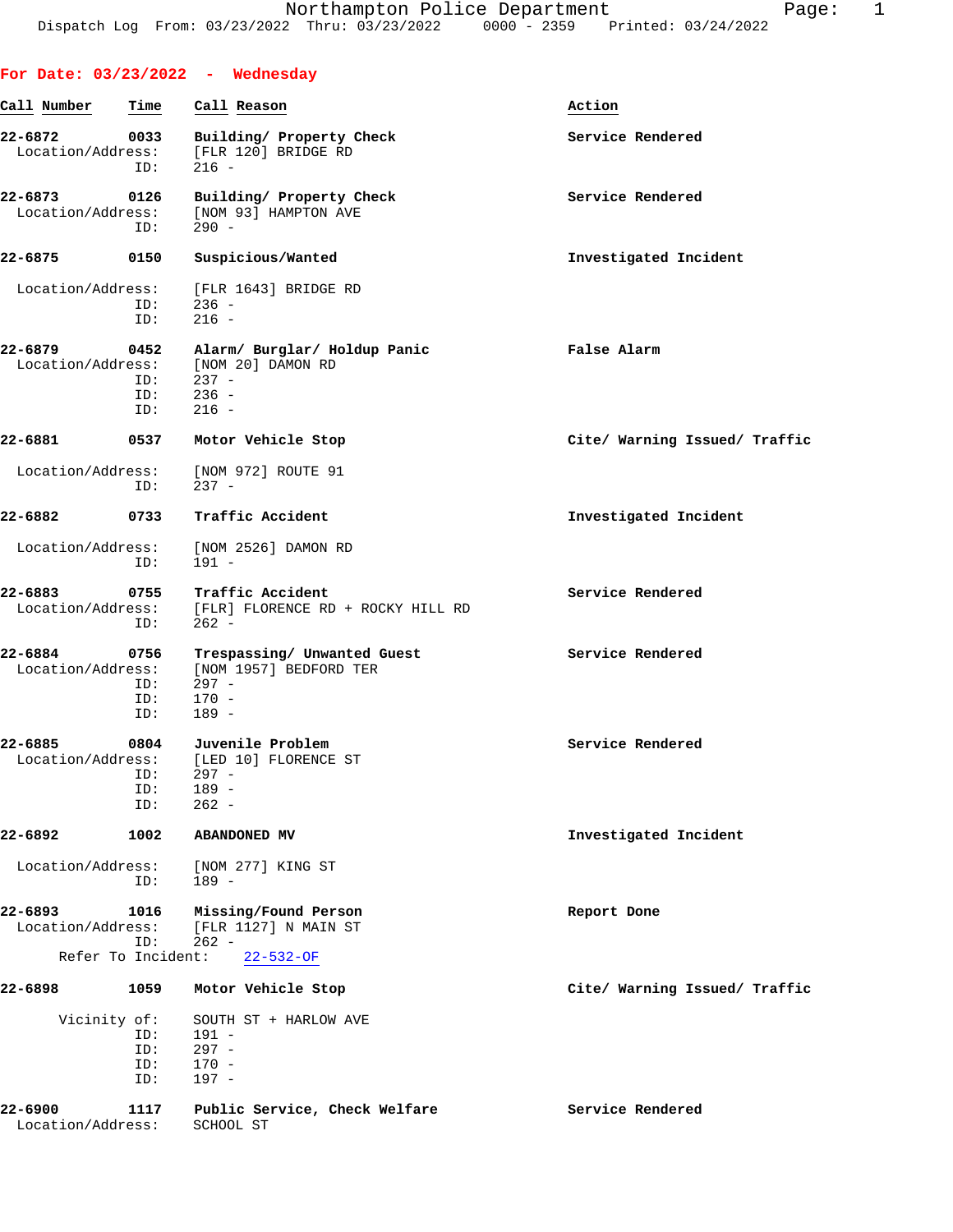|                              |                           |                                                                            | 2<br>Northampton Police Department<br>Page:<br>Dispatch Log From: 03/23/2022 Thru: 03/23/2022 0000 - 2359 Printed: 03/24/2022 |
|------------------------------|---------------------------|----------------------------------------------------------------------------|-------------------------------------------------------------------------------------------------------------------------------|
|                              | ID:<br>ID:<br>ID:<br>ID:  | $189 -$<br>$170 -$<br>$197 -$<br>$COR01 -$                                 |                                                                                                                               |
|                              | Refer To Incident:        | $22 - 534 - OF$                                                            |                                                                                                                               |
| 22-6901                      | 1123                      | Parking Violation                                                          | Cite/ Warning Issued/ Traffic                                                                                                 |
| Location/Address:            |                           | [NOM 96] MASONIC ST                                                        |                                                                                                                               |
| 22-6903                      | 1155                      | Disturbance                                                                | Investigated Incident                                                                                                         |
| Location/Address:            |                           | MICHELMAN AVE                                                              |                                                                                                                               |
|                              | ID:<br>ID:                | 191 -<br>$297 -$                                                           |                                                                                                                               |
| 22-6904                      | 1227                      | Disturbance                                                                | Investigated Incident                                                                                                         |
| Location/Address:            | ID:<br>ID:                | KINGSLEY AVE<br>191 -<br>$297 -$                                           |                                                                                                                               |
| 22-6905<br>Location/Address: | 1249<br>ID:<br>ID:        | Disturbance<br>[NOM 845] MAIN ST<br>$191 -$<br>$297 -$                     | Peace Restored                                                                                                                |
|                              | ID:<br>ID:                | $197 -$<br>$170 -$                                                         |                                                                                                                               |
| 22-6908                      | 1310                      | Animal                                                                     | Service Rendered                                                                                                              |
| Location/Address:            | ID:                       | [LED] KENNEDY RD<br>$262 -$                                                |                                                                                                                               |
| 22-6910                      | 1323                      | Disturbance                                                                | Investigated Incident                                                                                                         |
| Location/Address:            | ID:<br>ID:                | [FLR 239] BRIDGE RD<br>$197 -$<br>$262 -$                                  |                                                                                                                               |
| 22-6911                      | 1328                      | Motor Vehicle Stop                                                         | Cite/ Warning Issued/ Traffic                                                                                                 |
| Location/Address:            | ID:<br>ID:                | CONZ ST + SMITH ST<br>$191 -$<br>$297 -$                                   |                                                                                                                               |
| 22-6912                      | 1337                      | Disturbance                                                                | Investigated Incident                                                                                                         |
| Location/Address:            | ID:<br>ID:<br>ID:         | [FLR] AUSTIN CIR<br>$170 -$<br>$427 -$<br>$197 -$                          |                                                                                                                               |
| 22-6913                      | 1407                      | Suspicious/Wanted                                                          | Investigated Incident                                                                                                         |
| Location/Address:            | ID:                       | N ELM ST<br>$262 -$                                                        |                                                                                                                               |
|                              |                           |                                                                            | Additional Activity: 03/23/2022 1442 Wojcicki - 5704, Garrett Patrol 0 Hrs 52 Min                                             |
| 22-6914<br>Location/Address: | 1415<br>ID:               | Animal<br>[NOM 2128] BURTS PIT RD<br>$427 -$                               | Service Rendered                                                                                                              |
| 22-6915<br>Location/Address: | ID:<br>Refer To Incident: | 1417 Theft/Larceny<br>[LED 221] HAYDENVILLE RD<br>197 -<br>$22 - 535 - OF$ | Report Done                                                                                                                   |
| 22-6916                      | 1423                      | Animal                                                                     | Area Search Negative                                                                                                          |

 Location/Address: [NOM 66] N KING ST ID: 427 -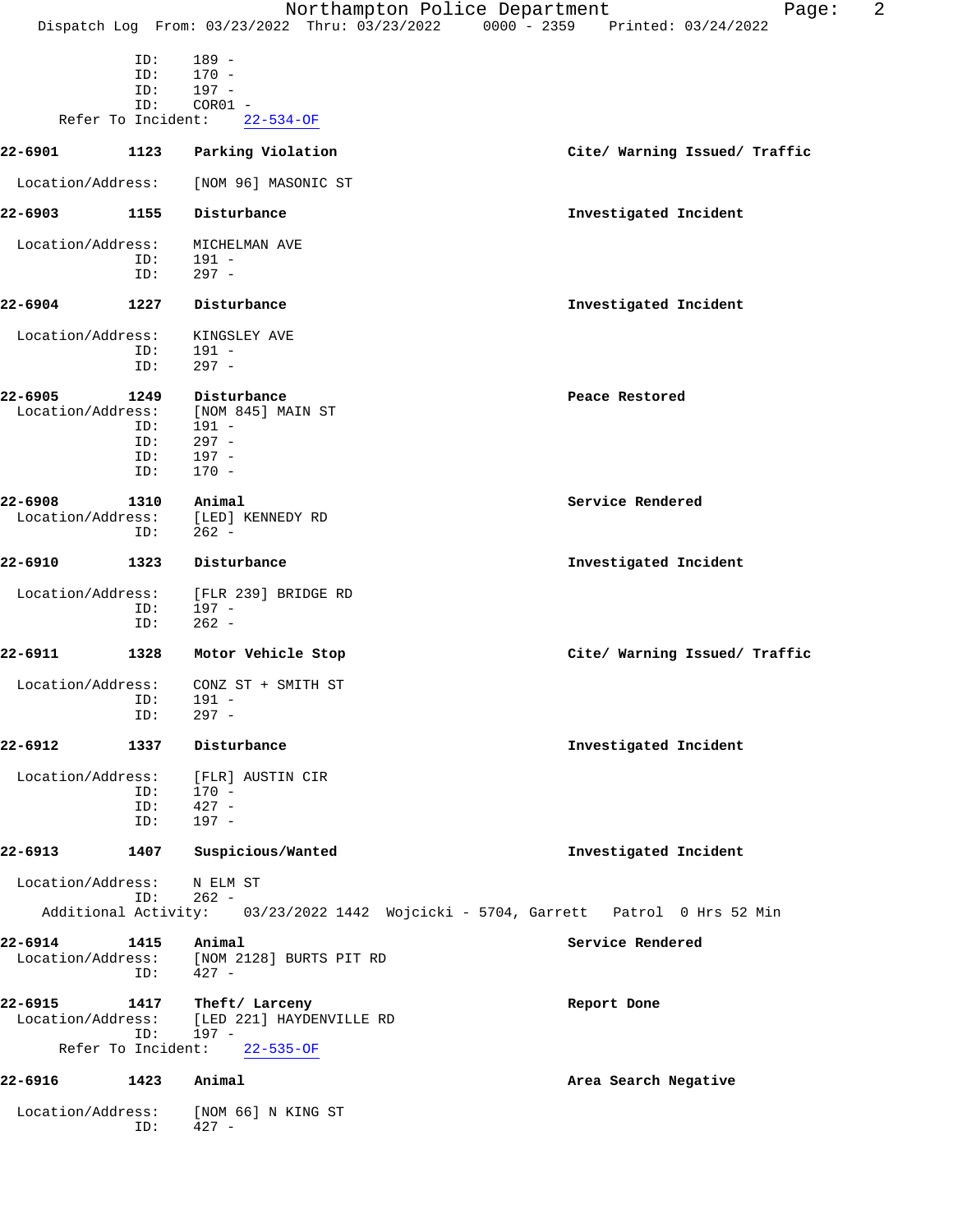| 22-6918                        | 1453               | Suspicious/Wanted                                                                                                                                             | Investigated Incident |
|--------------------------------|--------------------|---------------------------------------------------------------------------------------------------------------------------------------------------------------|-----------------------|
| Location/Address:              | ID:<br>ID:<br>ID:  | [NOM 810] MAIN ST<br>$242 -$<br>$210 -$<br>$277 -$                                                                                                            |                       |
|                                |                    | Additional Activity: 03/23/2022 1501 Hampson-7554, Tyler Patrol 7 Hrs 46 Min<br>Additional Activity: 03/23/2022 1501 Briotta 4392, Thomas Patrol 7 Hrs 46 Min |                       |
| 22-6919                        | 1510               | Suspicious/Wanted                                                                                                                                             | Investigated Incident |
| Location/Address:              | ID:<br>ID:         | [NOM 810] MAIN ST<br>$210 -$<br>$277 -$                                                                                                                       |                       |
| 22-6920                        | 1512               | Traffic Accident                                                                                                                                              | Investigated Incident |
| Location/Address:<br>EMS Unit: | ID:                | [FLR] MAIN ST + S MAIN ST<br>$248 -$<br>A01-Fire Ambulance                                                                                                    |                       |
| 22-6924<br>Location/Address:   | 1552<br>ID:        | Theft/ Larceny<br>[NOM 1756] N KING ST<br>$120 -$                                                                                                             | Report Done           |
| Refer To Incident:             |                    | $22 - 537 - OF$                                                                                                                                               |                       |
| 22-6926                        |                    | 1647 Motor Vehicle Stop                                                                                                                                       | Investigated Incident |
| Vicinity of:                   | ID:                | [NOM 177] N KING ST<br>$242 -$                                                                                                                                |                       |
| 22-6930                        | 1733               | Public Service, Check Welfare                                                                                                                                 | Investigated Incident |
| Location/Address:              | ID:<br>ID:         | [NOM 1022] BARRETT ST<br>$242 -$<br>$210 -$                                                                                                                   |                       |
| 22-6931                        | 1813               | Public Service, Check Welfare                                                                                                                                 | Investigated Incident |
| Location/Address:              | ID:<br>ID:         | [NOM 39] CRESCENT ST<br>$242 -$<br>$210 -$                                                                                                                    |                       |
| 22-6932<br>Location/Address:   | 1832<br>ID:        | ASSIST OTHER AGENCY<br>[FLR] TIFFANY LN<br>243 -                                                                                                              | Service Rendered      |
| 22-6933<br>Location/Address:   | 1910<br>ID:        | Investigation<br>STATE ST<br>$248 -$                                                                                                                          | Service Rendered      |
| Refer To Incident:             |                    | $21 - 2542 - OF$                                                                                                                                              |                       |
| 22-6934<br>Location/Address:   | 1944<br>ID:<br>ID: | Trespassing/ Unwanted Guest<br>[NOM 810] MAIN ST<br>$242 -$<br>$277 -$                                                                                        | Service Rendered      |
| 22-6935<br>Location/Address:   | 2038<br>ID:        | Traffic, Complaint/Hazard<br>BRIDGE ST + MARKET ST<br>$242 -$                                                                                                 | Service Rendered      |
| 22-6936                        | 2101               | Traffic Accident                                                                                                                                              | Investigated Incident |
| Vicinity of:                   | ID:                | [FLR 635] MAIN ST<br>$248 -$                                                                                                                                  |                       |
| 22-6937                        | 2105               | Suspicious/Wanted                                                                                                                                             | Investigated Incident |
| Location/Address:              | ID:                | KINGSLEY AVE<br>$242 -$                                                                                                                                       |                       |